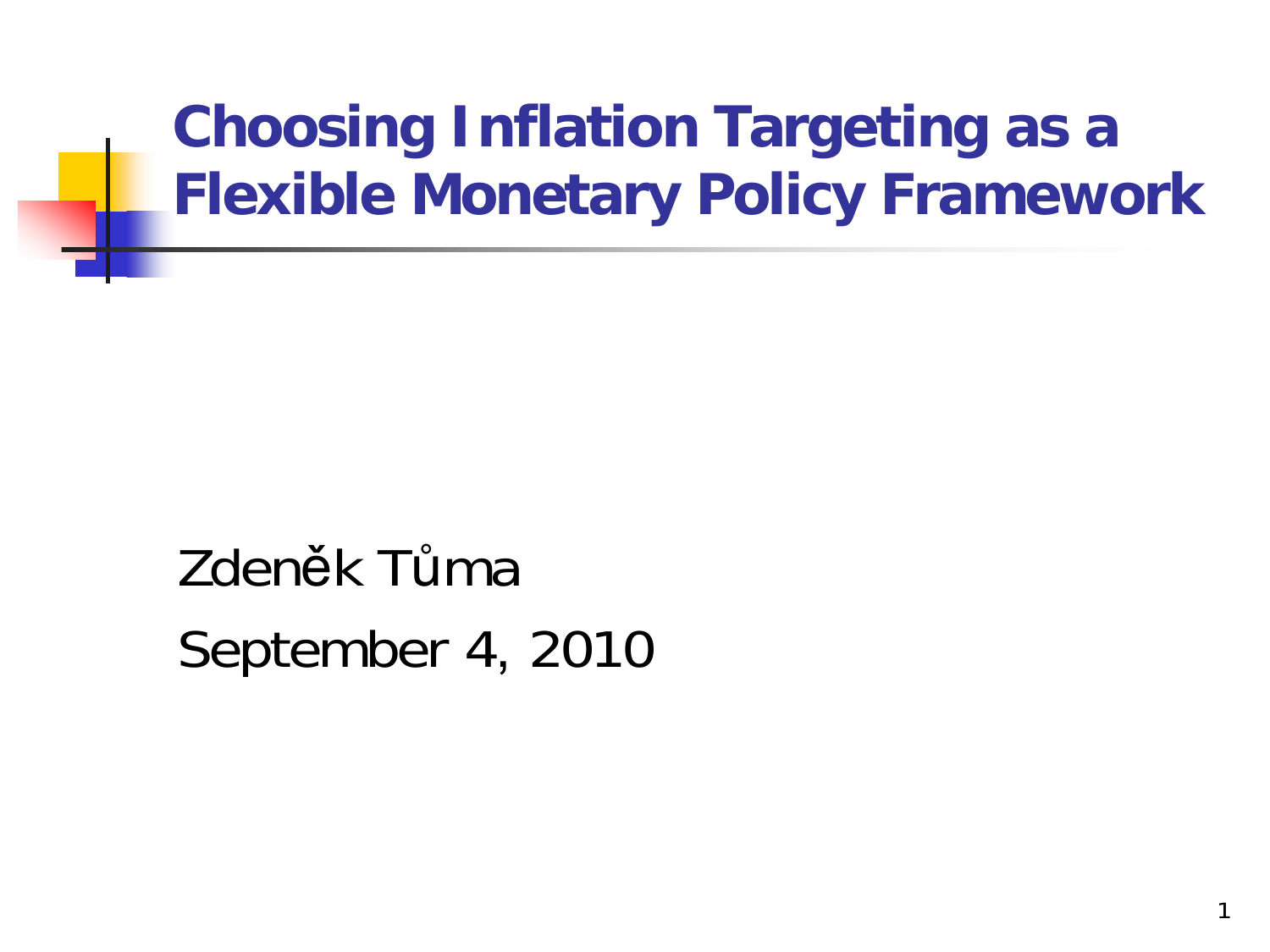## Main Themes

- $\mathcal{L}_{\mathcal{A}}$ Debate on IT pre-conditions unnecessarily dogmatic
- $\overline{\phantom{a}}$  Only some real important issues
	- П Determination, operational independence and clear mandate
	- ▉ Technical prerequisites in terms of monetary and foreign exchange operations
- $\overline{\phantom{a}}$ Necessary technical capacities can be built very fast
- F Other conditions and capacities can come over time
- $\overline{\phantom{a}}$  Good to be well prepared
	- ▉ Transitions can be hard, if not prepared
	- **Large investments needed**
- $\overline{\phantom{a}}$ Good to take transition at an opportune moment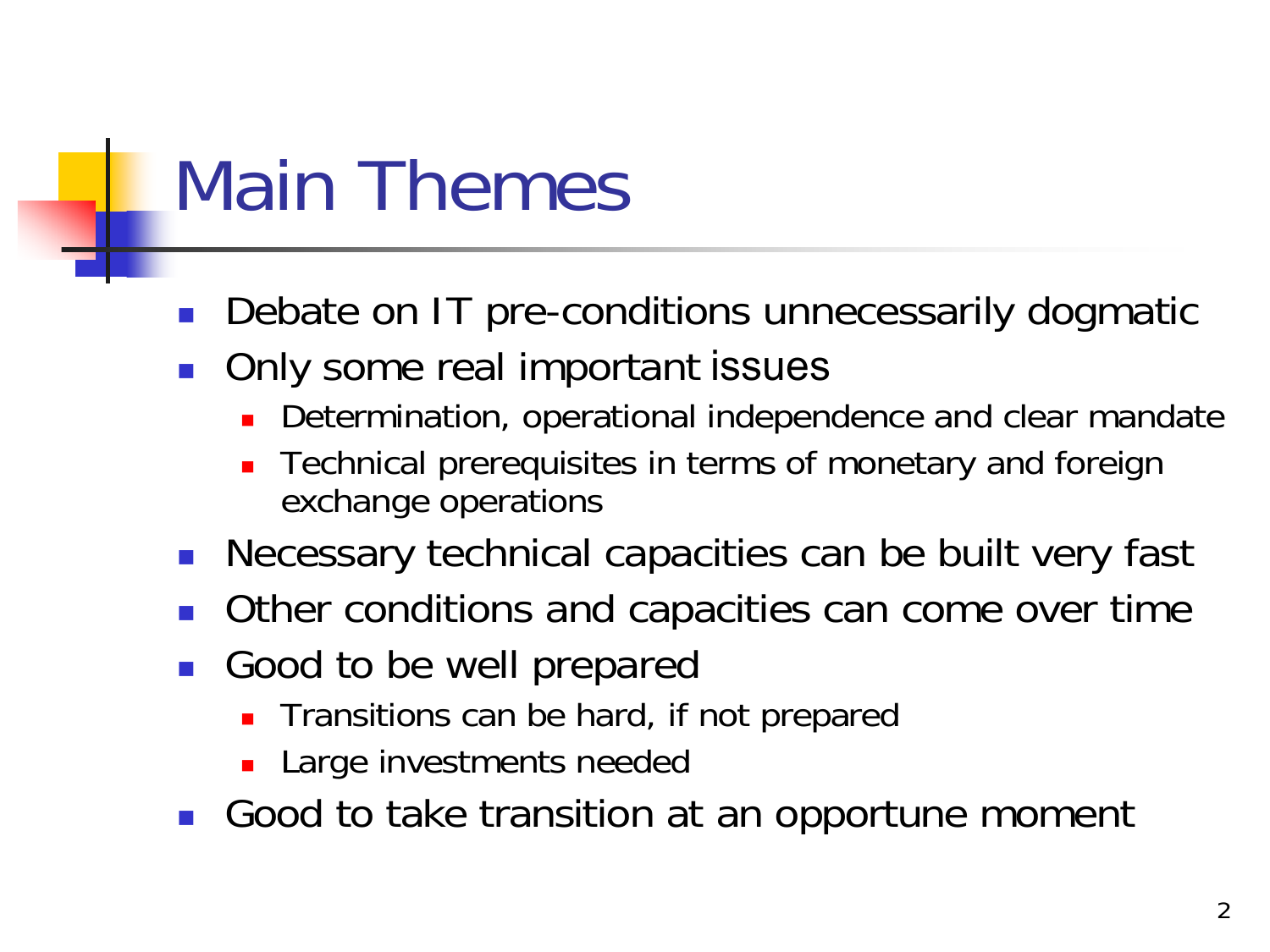## Czech Experience in Brief

- $\overline{\phantom{a}}$  Forced shift to a new nominal anchor without an explicit exit strategy
- $\| \cdot \|$  IT chosen as the only available option despite many preconditions not met
- **The Transition hard for the bank and the economy** 
	- **Lacking conditions adding to macroeconomic costs**
	- П Large reallocation of resources inside the CB
	- П Slow building of internal capacities
- $\overline{\phantom{a}}$  Large benefits in terms of stability of inflation expectations vis-à-vis volatility of inflation
	- П despite poor target performance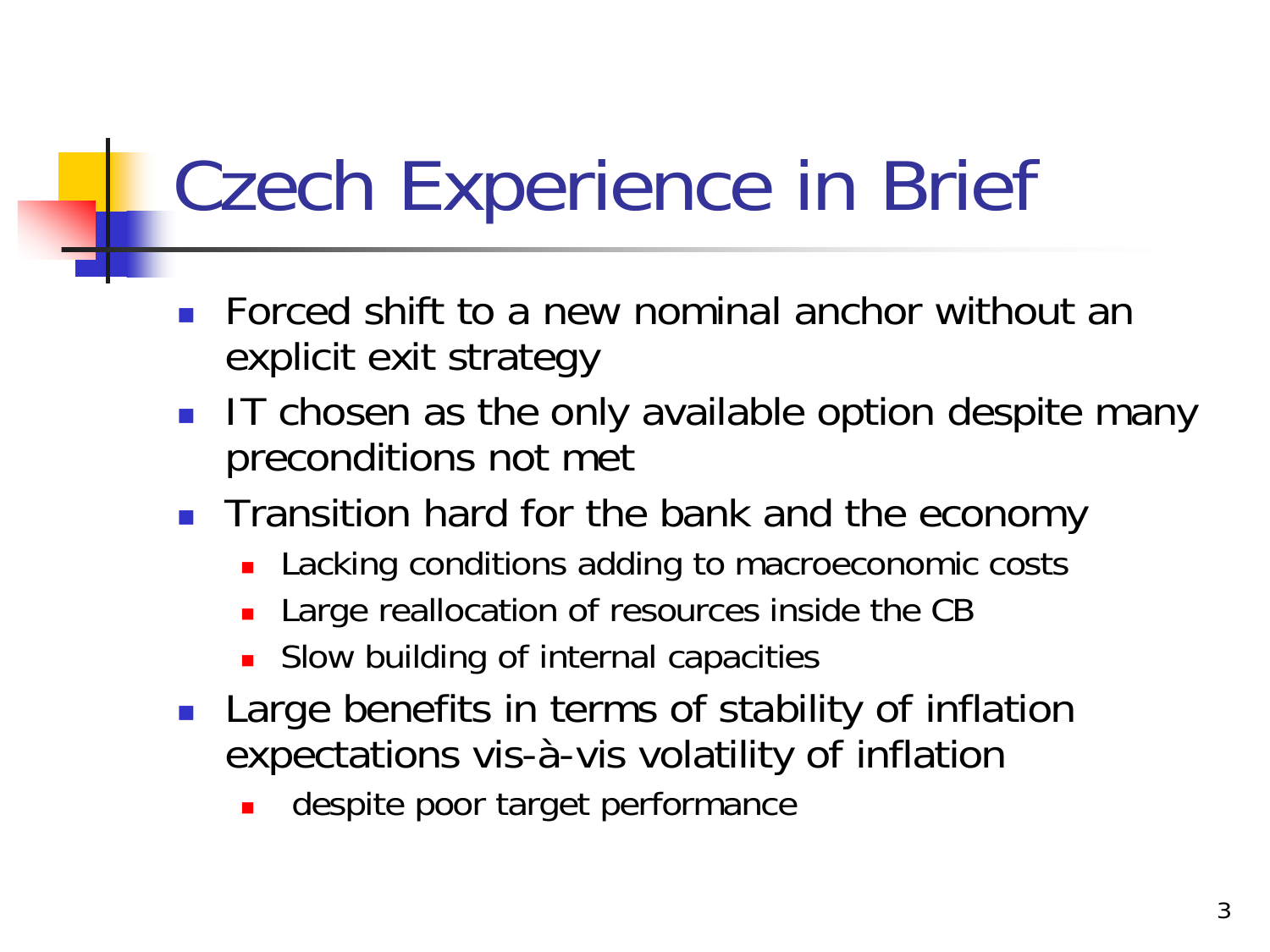## Inflation before IT unanchored

**CPI y-o-y Czech Republic**

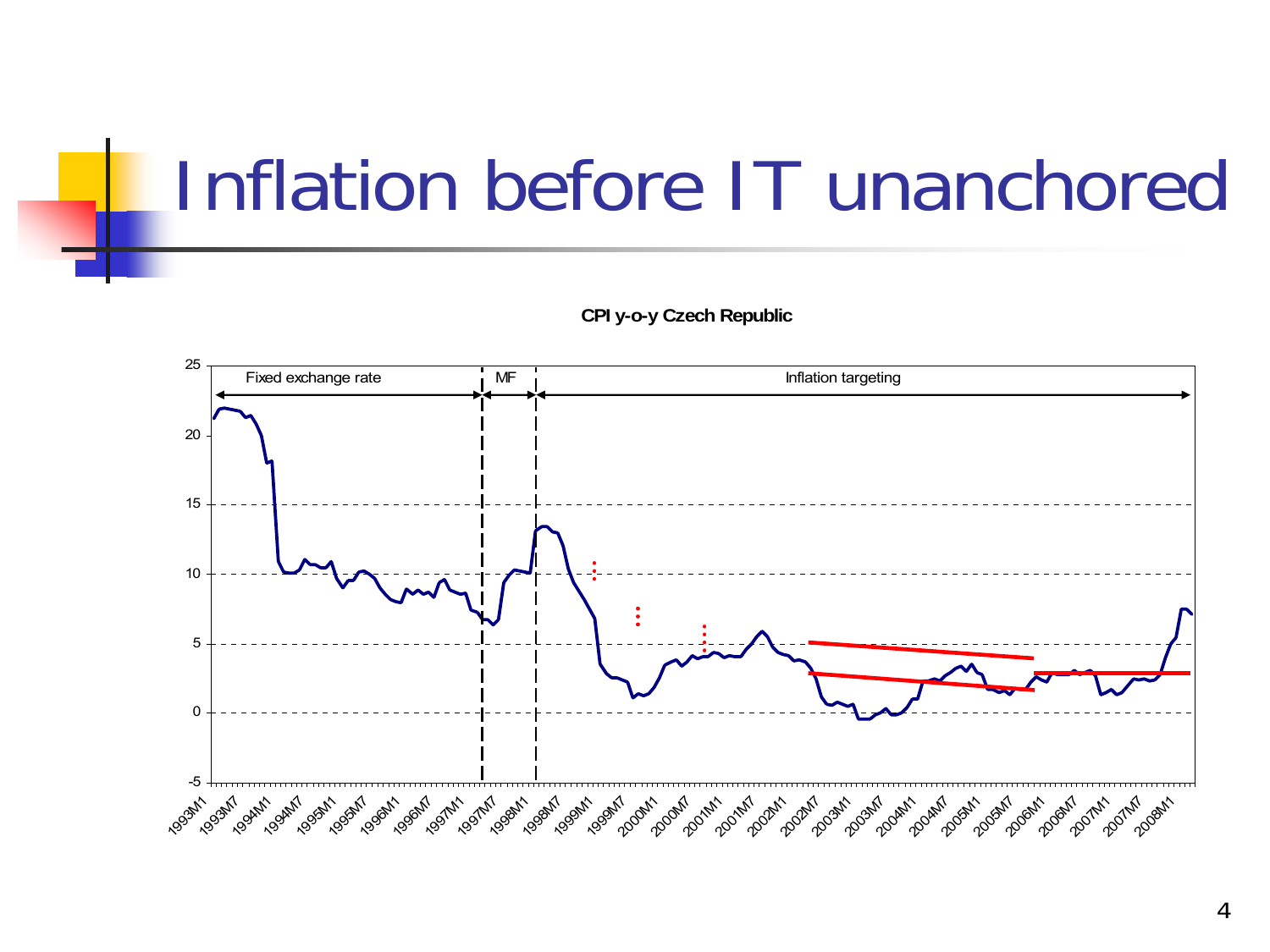CR 1997: External IT preconditions largely satisfied

- **B** Satisfied
	- **La** Instrument independence
	- **Institutional** independence
	- No fiscal dominance
	- **Reasonably developed** financial markets
	- Reasonably good monetary policy transmission
- **Not satisfied** 
	- **No price stability** mandate
	- **Fragile, state owned** banking system
	- **Little credibility**
	- **Little political support**
	- **Large external** imbalance and weak growth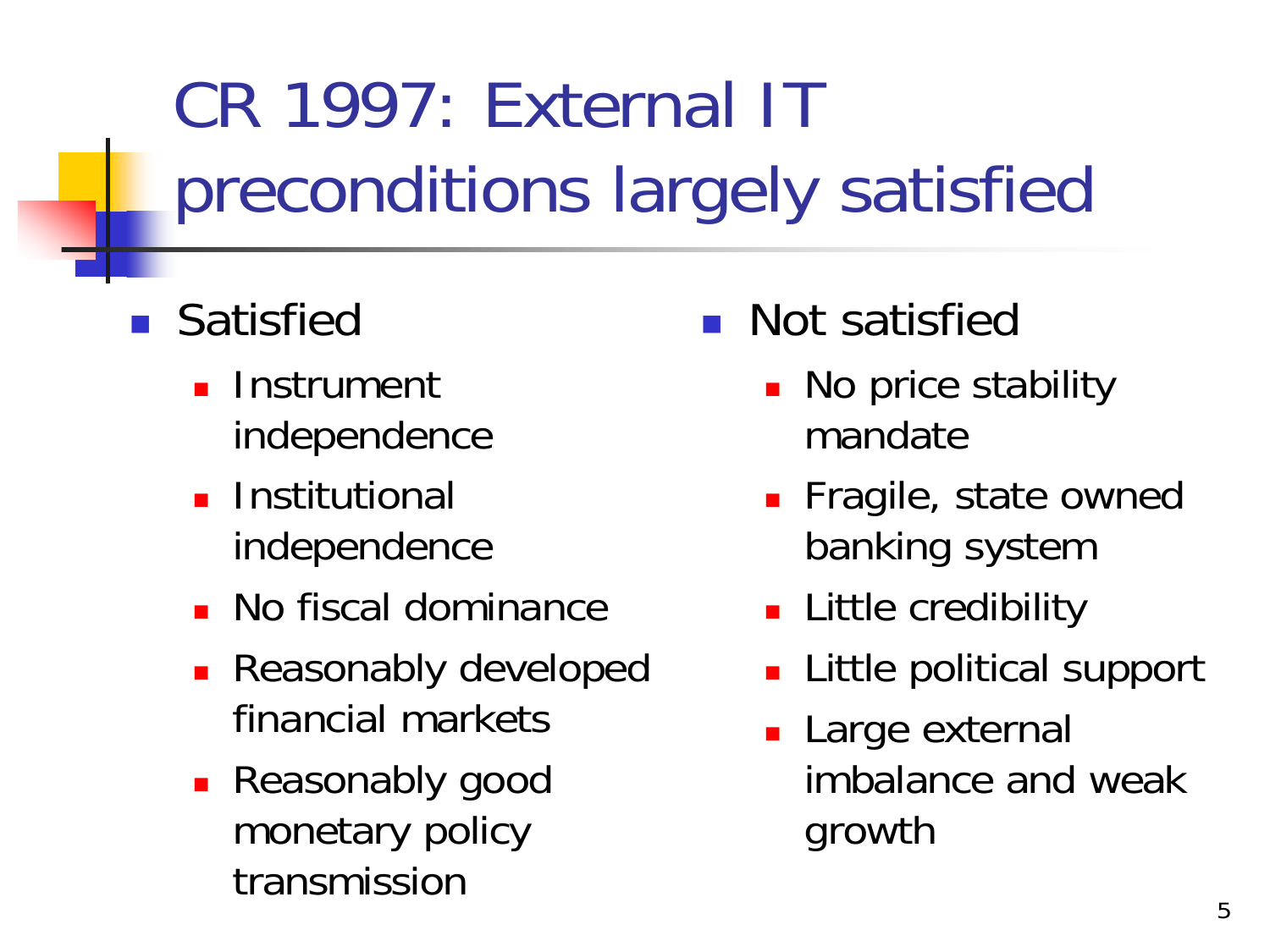CR 1997: Internal IT capacities only at a basic level

- **B** Satisfied
	- **Effective MP** implementation, key interest rate
	- **Effective exchange** rate intervention strategy
- **Not satisfied** 
	- **Inadequate** organizational structure
	- No experience in forecasting inflation
	- **Little accountability** and transparency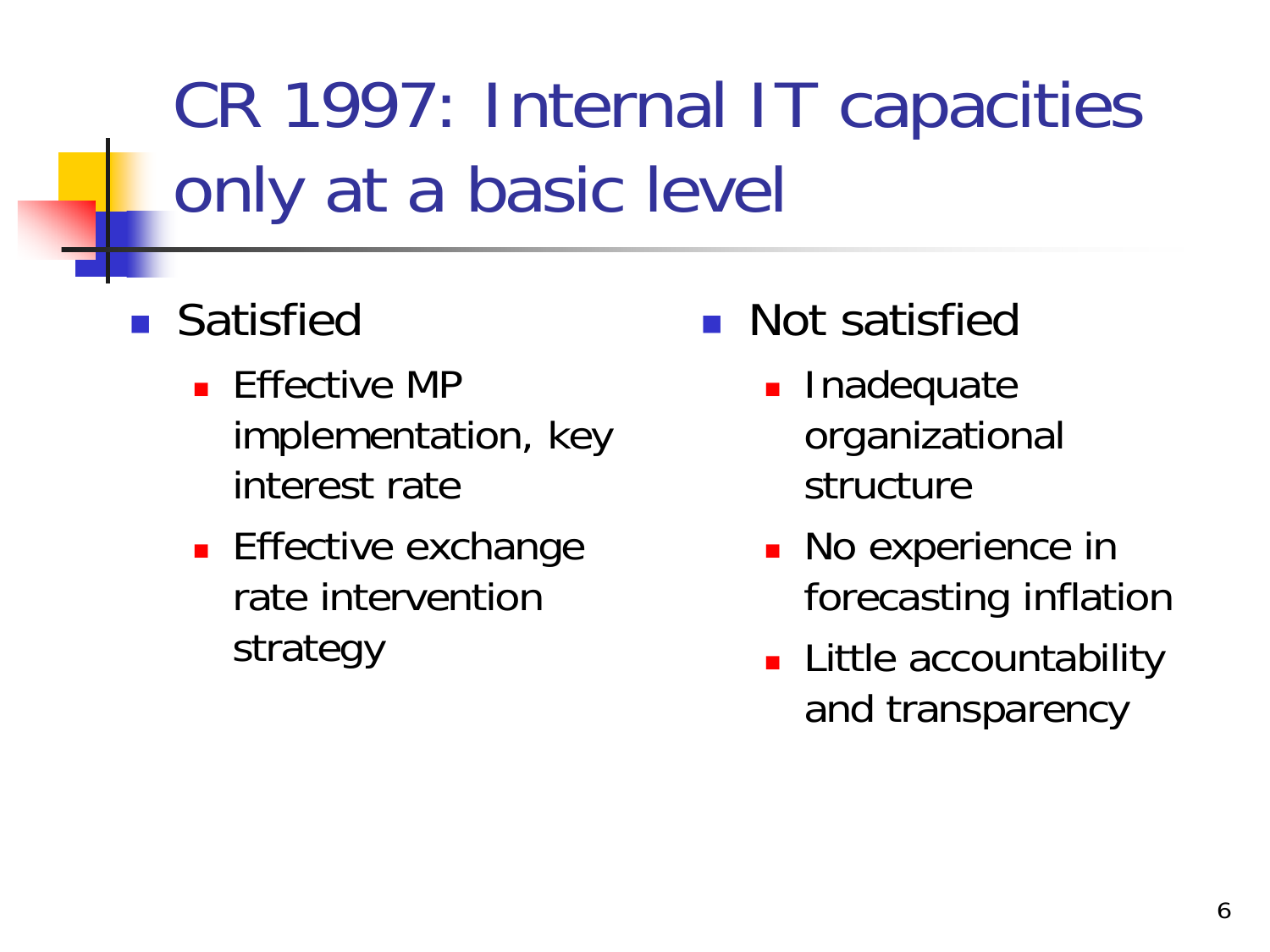## Honoring Basic IT Principles

- Only one numeric target in terms of inflation of consumer goods
- **Strong mandate and operational independence** in achieving it
- Systematic simple rules based policy despite a complex transmission mechanism
- **A** good example of how transparency helps in making the regime credible
	- **Unlike a peg, the performance in achieving the** targets is often far from perfect, yet it is credible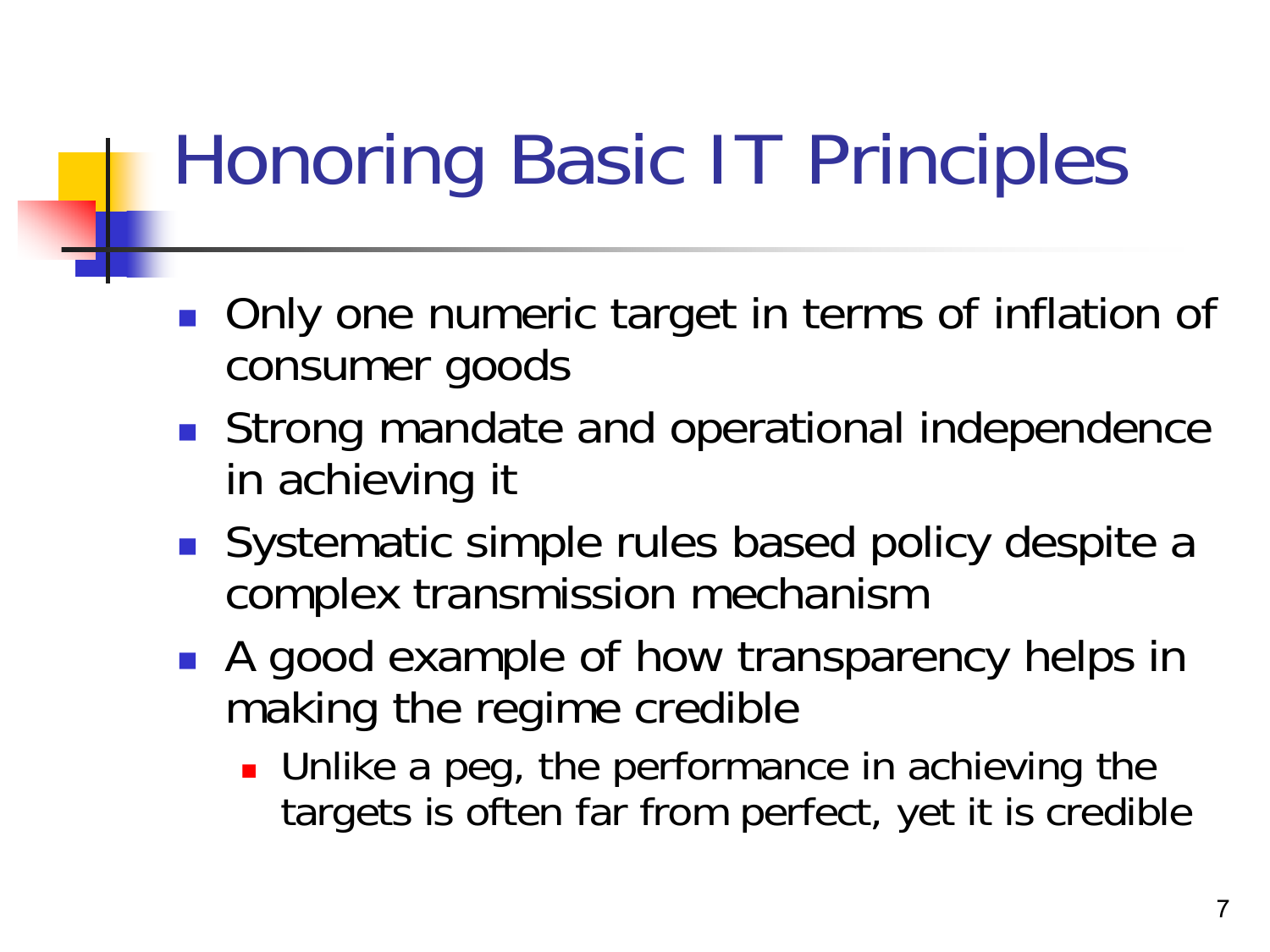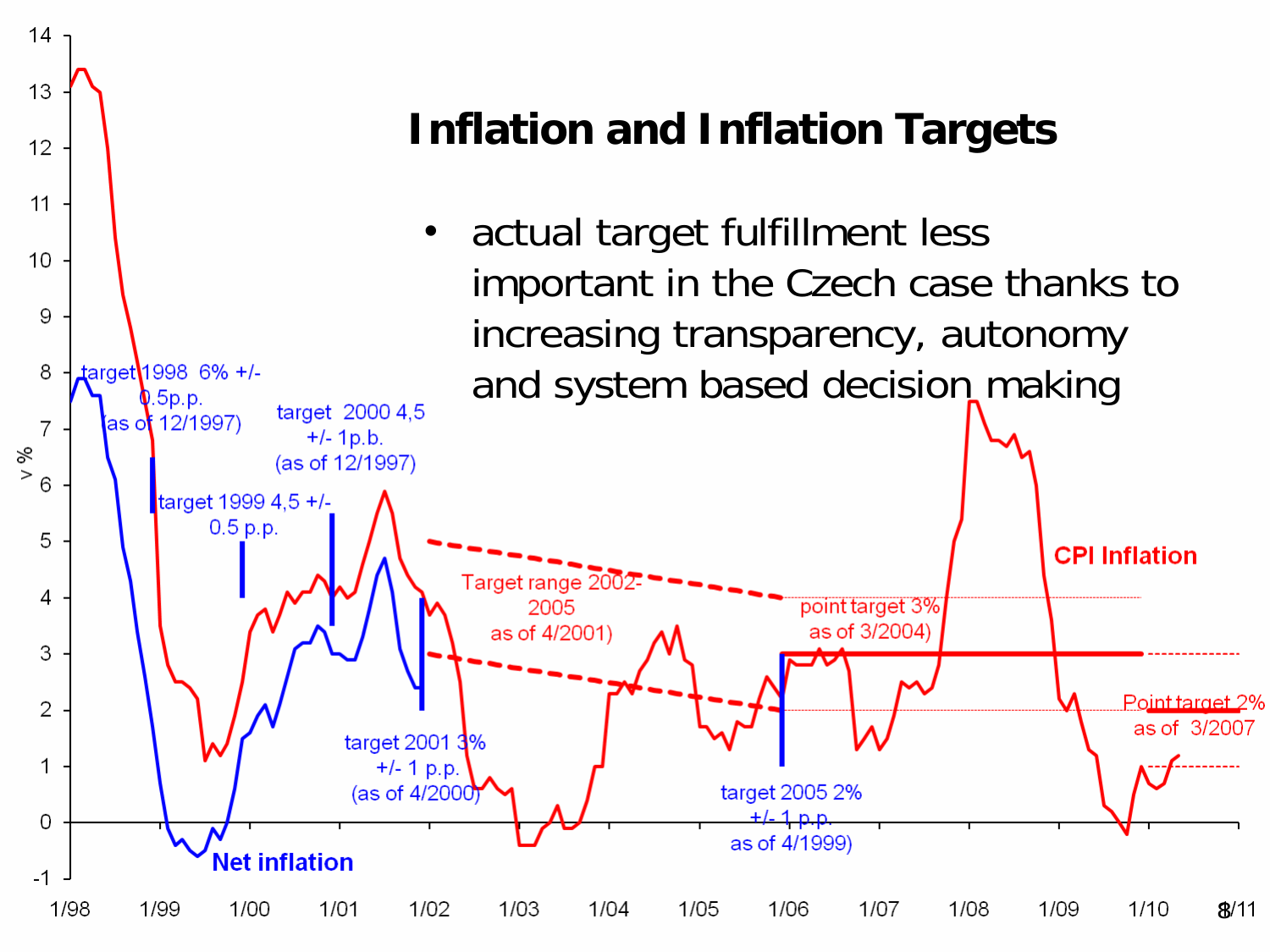